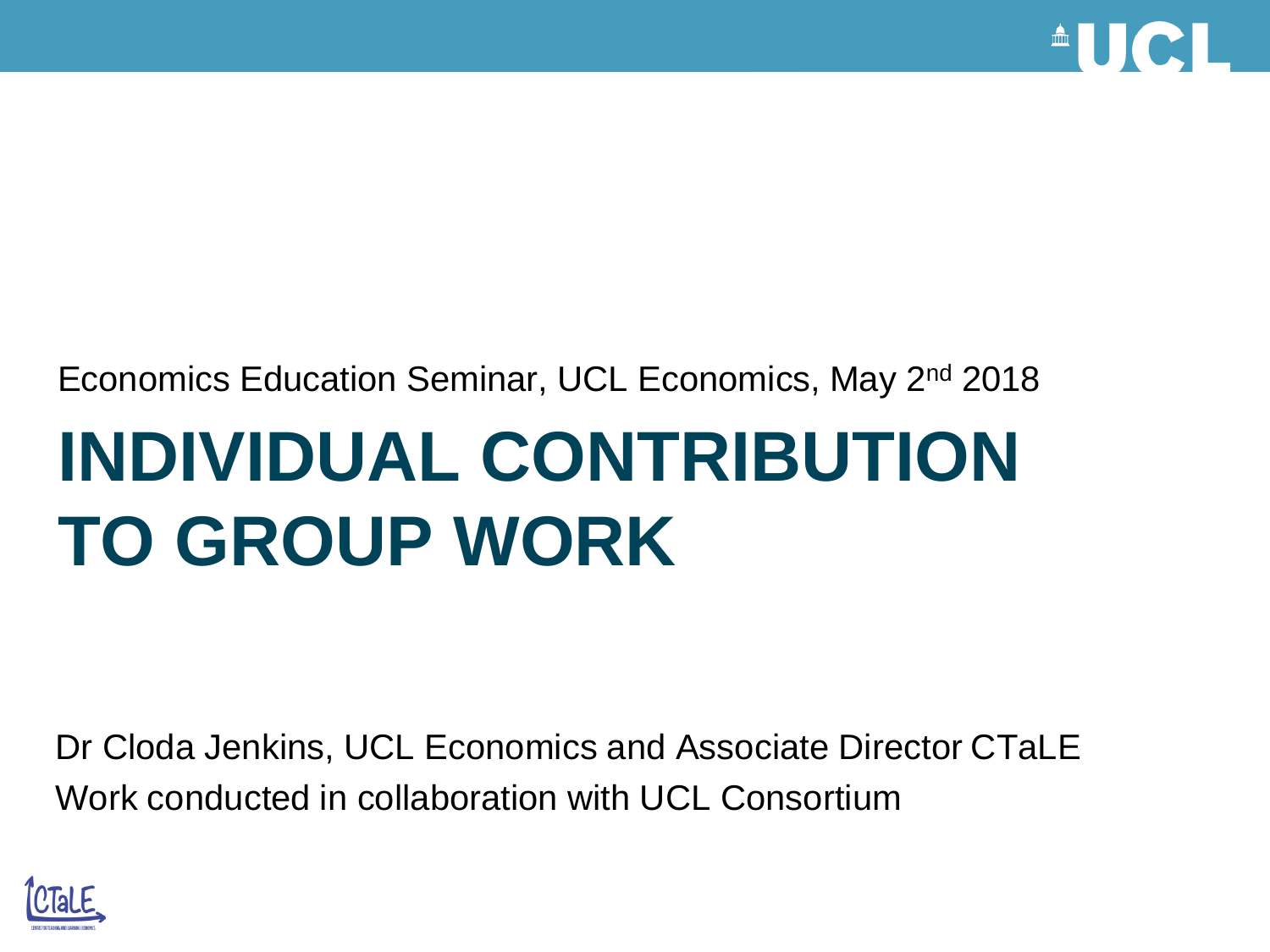# **Group working is important for life so I have built it into my courses for the last four years**

#### **Logistics (10 week term)**

- Assign teams in week 2
- Presentation in week 7
- Report (wiki/word) in week 10

#### **Marking**

- 30% of assessment
- **Expectation of everyone** getting group mark
- Lower mark for poor individual contribution?

#### **Project and team organisation**

Leave team to decide how to take project forward

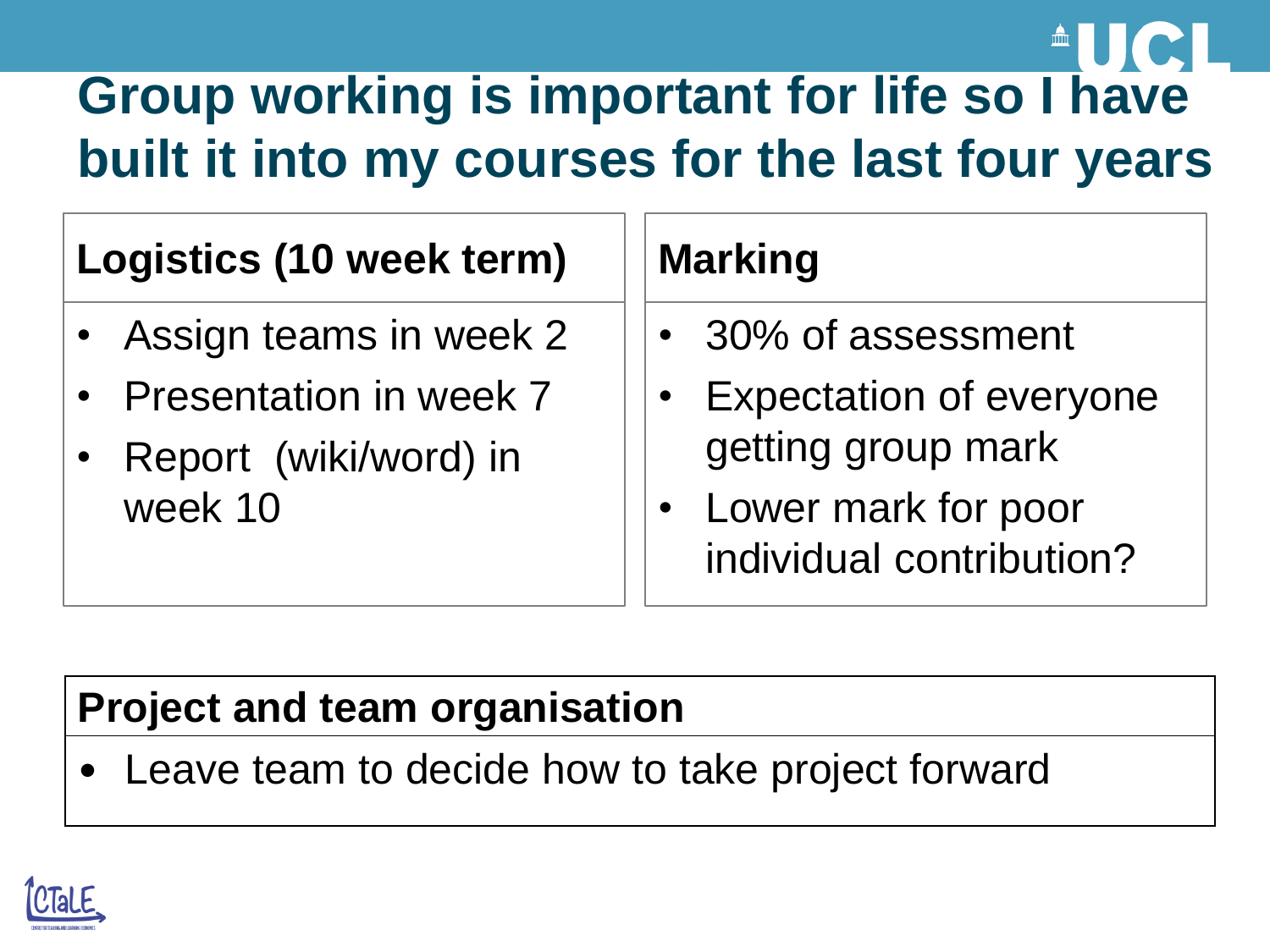

#### **Evidence on individual contribution**

- Attendance and group dynamics at lectures and compulsory seminars
- Performance in group presentation
- For one course, individual contribution to Moodle wiki
- Peer complaints email/office hours
- Student response to chasing emails if missed compulsory seminars
- Student response to chasing emails if concerns raised by peers

Poor quality, random and qualitative information on individual contribution Only adjusted for group mark if hardly any sign of the student during the term Free-riding and 'unfairness' of group mark common theme in module feedback

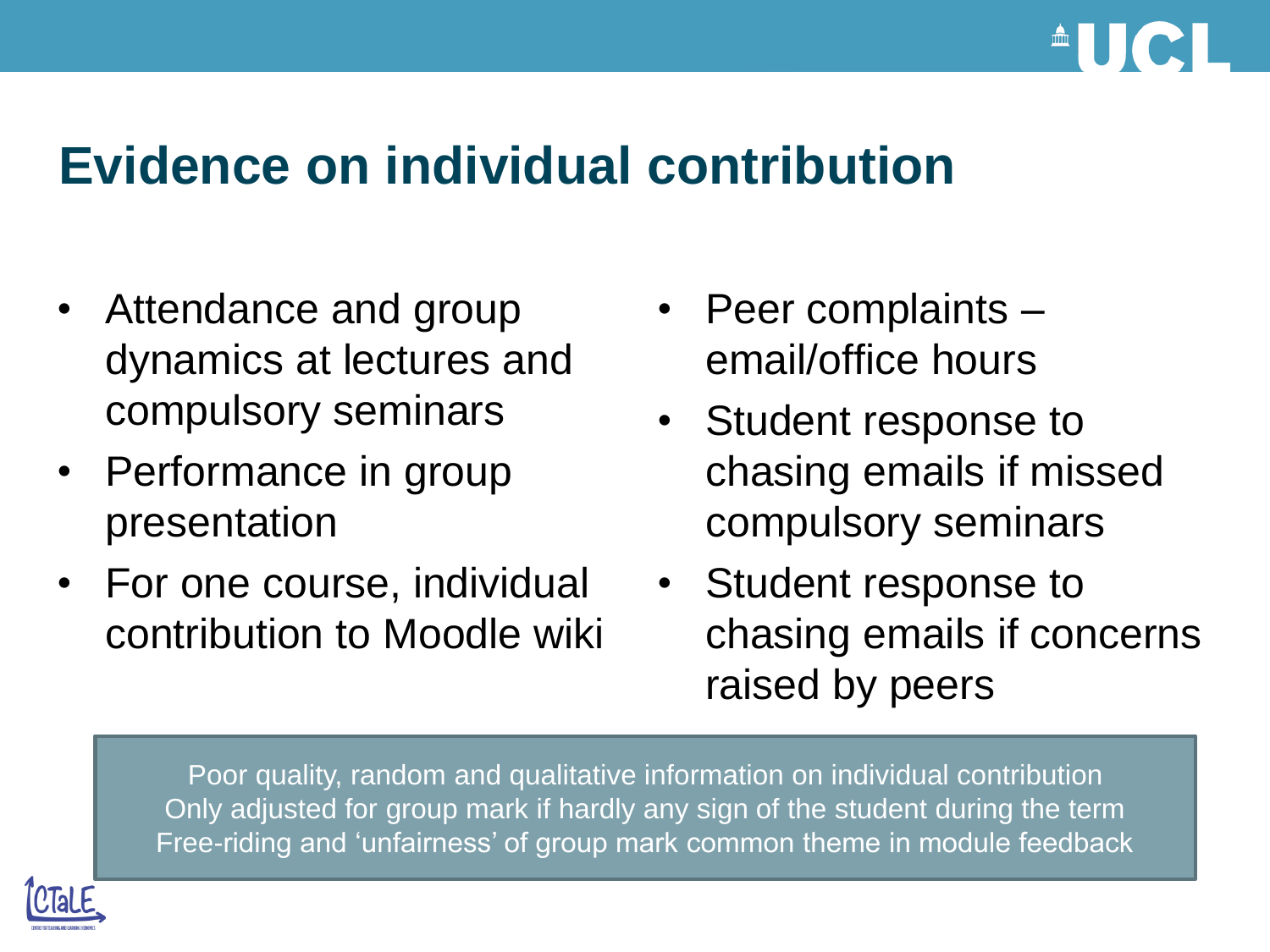

#### **IPAC – How does it work?**

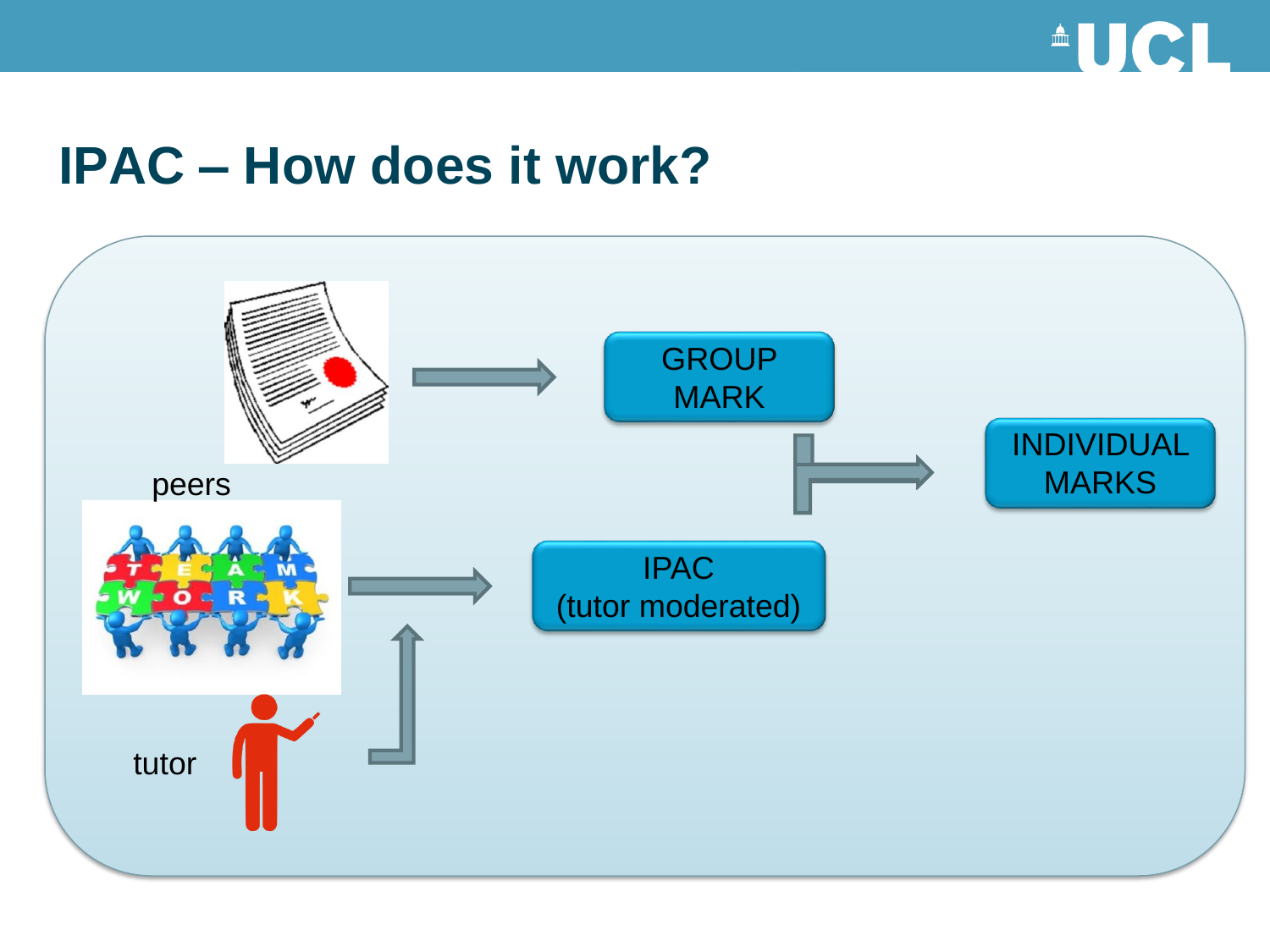

#### **Time commitment was not very high**



Students complete questionnaire (template available)

(10-60 mins)



Organize and analyse data (only needs a PC/laptop)

(5 mins)

moodle

Give quick and personalized feedback to students (summative and formative)

(5 mins)

<https://wiki.ucl.ac.uk/display/IC/IPAC>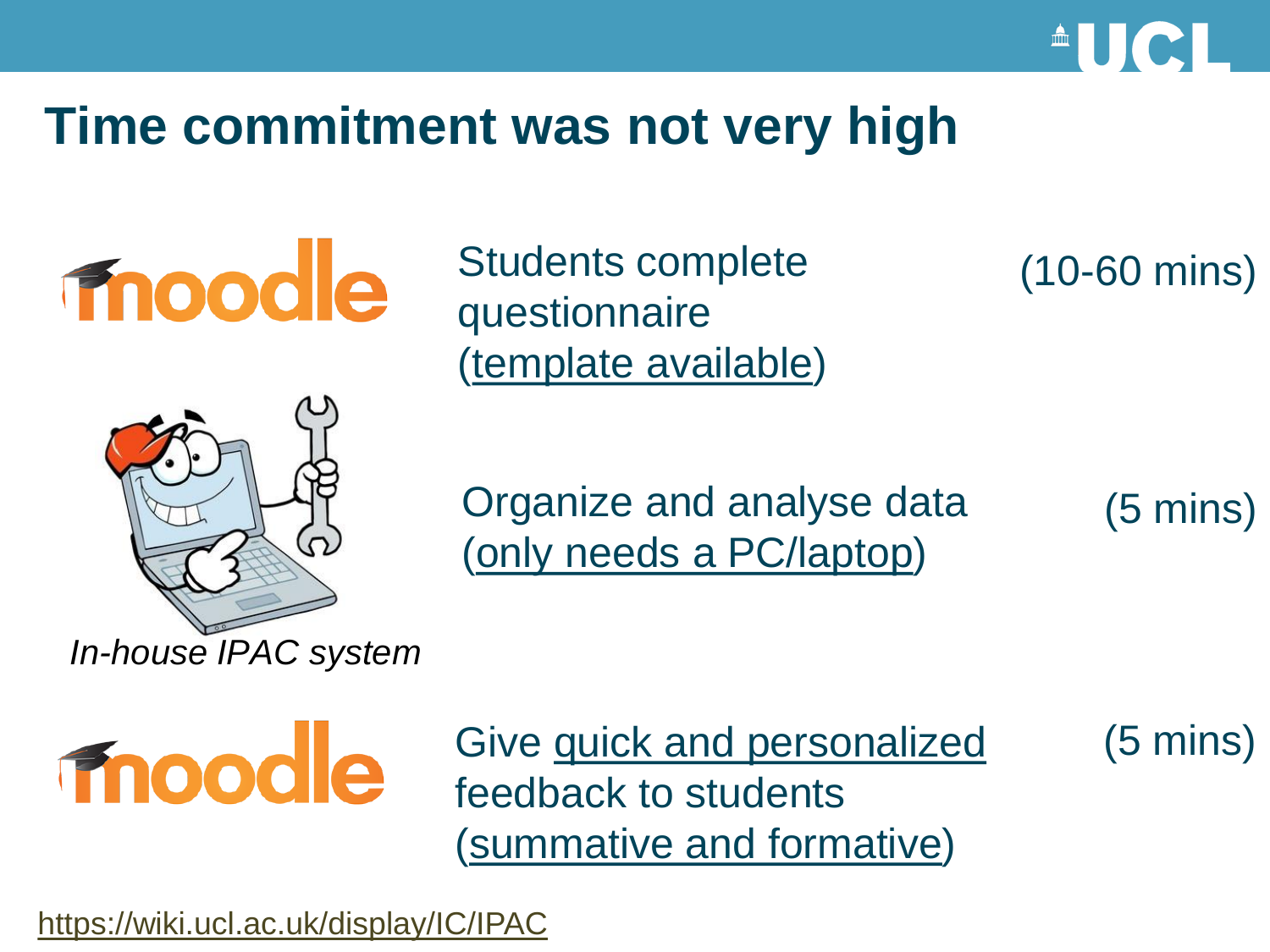

# **Introduced IPAC as part of wider set of information on individual contribution**

- Compulsory project-linked seminars weeks 3, 6, and 9 (mark out of 1 for each)
- Presentation in week 7 (mark out of 1)
- Complete peer feedback quiz in weeks 4, 8 and 10 ['quick' to give feedback to students] (mark out of 1 for each)
- Wiki activity ffor one of the two courses (no marks<sup>\*</sup>)
- IPAC score in weeks 4, 8 and 10 [students get score and comments]

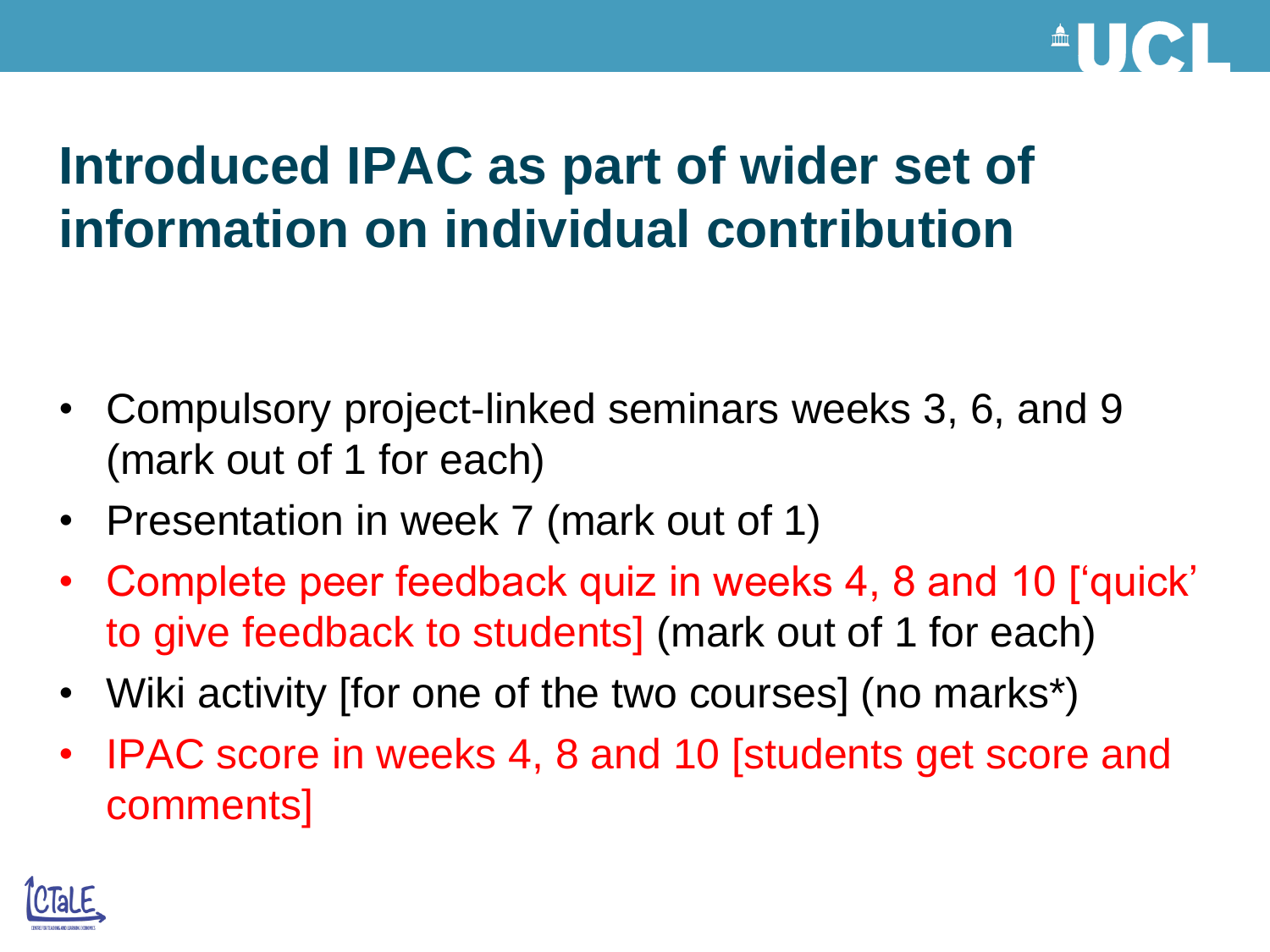

# **Information on individual contribution affects individual mark**

- +/-5% of group mark for outliers
	- Participation score (out of 1): average of scores for attendance, participation in presentation and completion of quizzes
	- Average IPAC score
- Raised issues with individuals mid-term to give right to reply and opportunity to adapt
- Recognised improvement over time

Transparent approach. Students engaging with each other as well as me. Far less discussion in office hours/by email

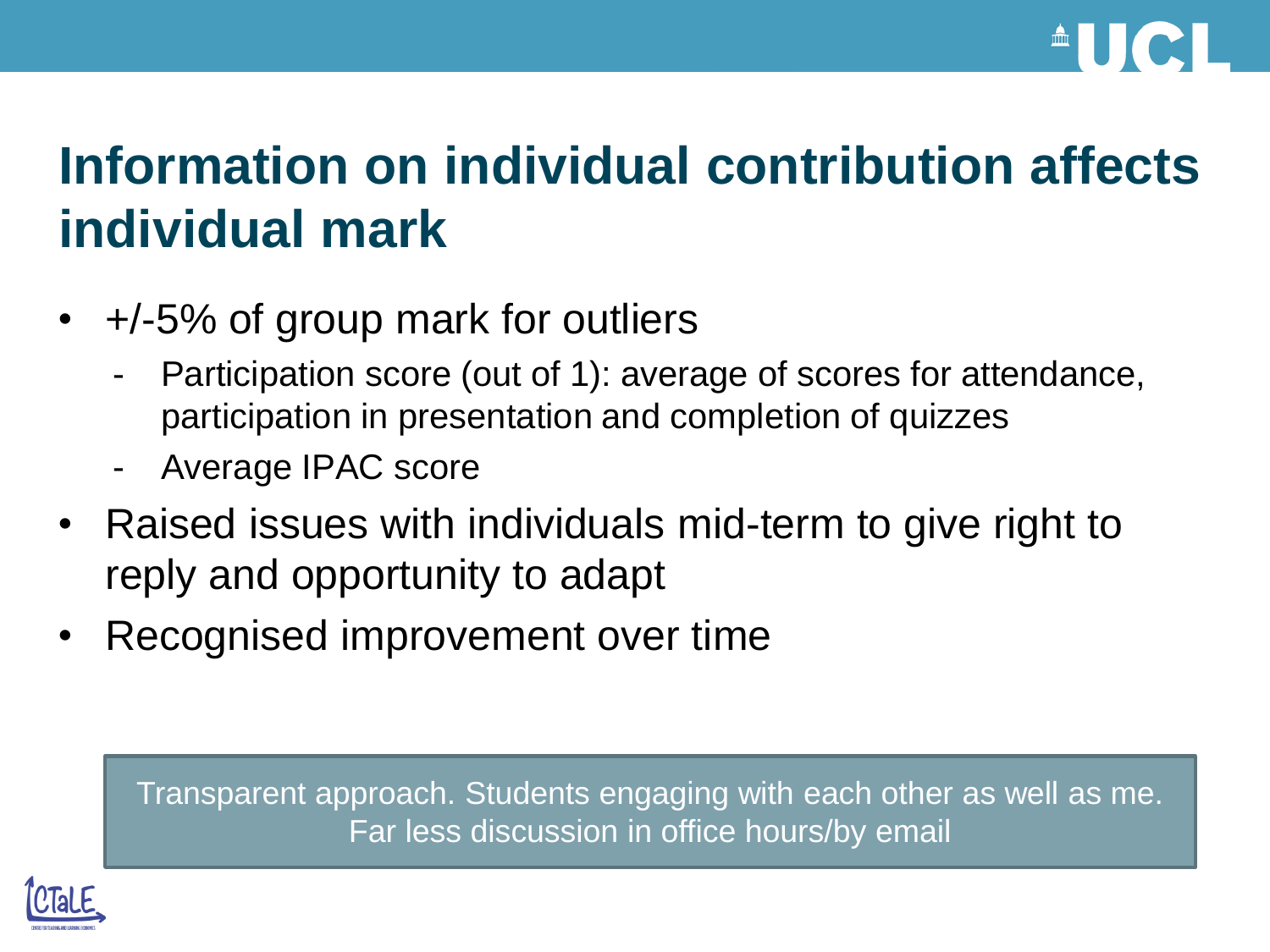

## **Adjustment rules**

| <b>Participation score (out of 1)</b> |               | <b>IPAC score (on track=1)</b> |                |
|---------------------------------------|---------------|--------------------------------|----------------|
| $>=0.75$                              | No adjustment | Less than 0.45                 | Minus 5%       |
| 0.65-0.74                             | Minus 1%      | $0.45 - 0.54$                  | Minus 4%       |
| $0.55 - 0.64$                         | Minus 2%      | $0.55 - 0.64$                  | Minus 3%       |
| $0.45 - 0.54$                         | Minus 3%      | 0.65-0.74                      | Minus 2%       |
| $0.35 - 0.44$                         | Minus 4%      | $0.75 - 0.84$                  | Minus 1%       |
| Less than 0.34                        | Minus 5%      | $0.85 - 1.03$                  | No adjustment  |
|                                       |               | 1.04-1.06                      | Plus $1\%$     |
|                                       |               | 1.07-1.09                      | <b>Plus 2%</b> |
|                                       |               | $1.10 - 1.12$                  | Plus 3%        |
|                                       |               | 1.13-1.15                      | Plus 4%        |
|                                       |               | >1.15                          | Plus 5%        |

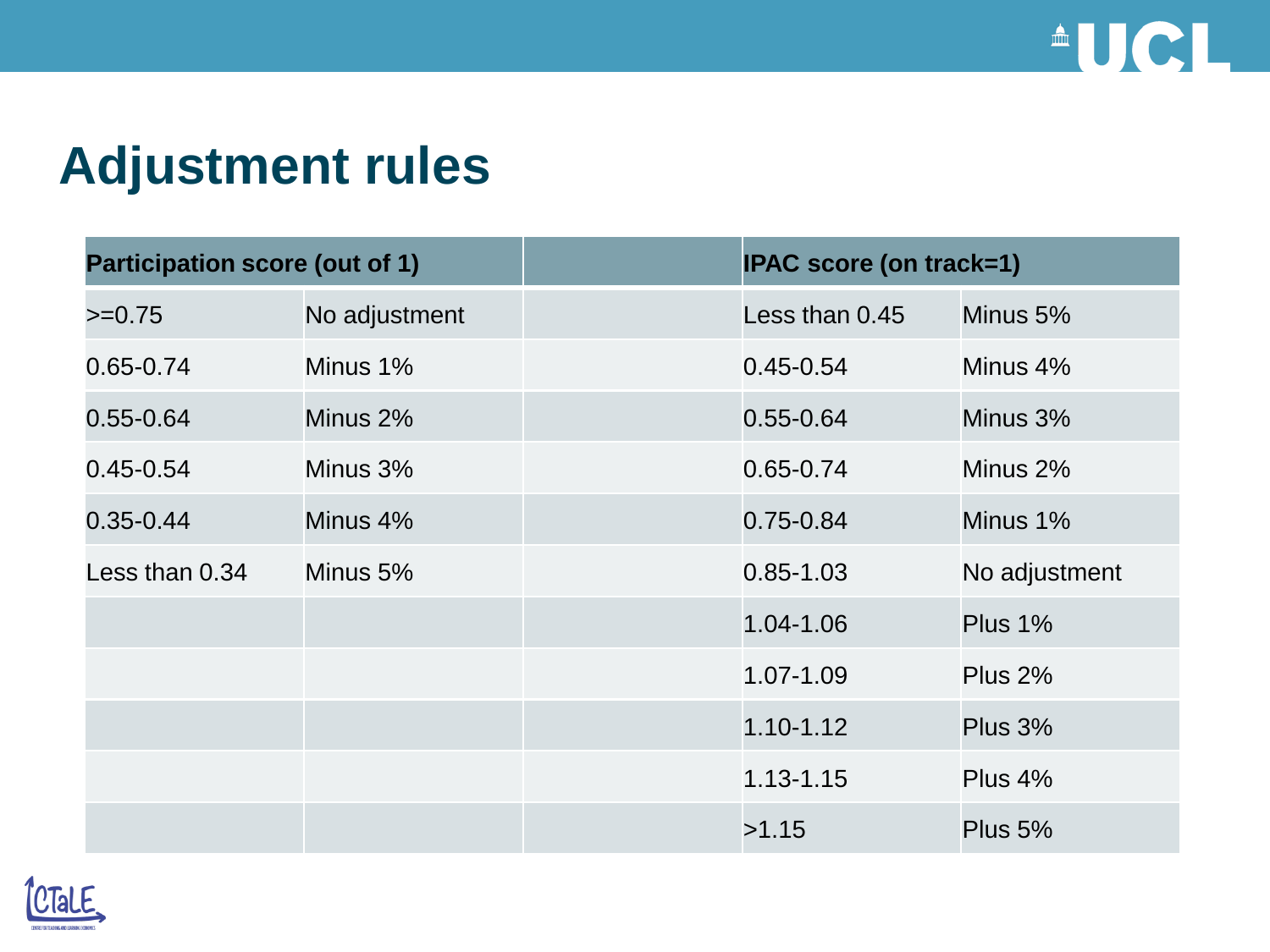

# **Lessons learned (so far)**

- Fewer issues in my inbox/at my door
	- Did worst cases engage with peer feedback?
	- Were some students too nice, particularly in the beginning?
- I need to be more explicit upfront about how I'm going to make adjustments next year
- I'm not very 'tech' but this tool made getting and sharing feedback easy/quick

Helped to have existing tool to analyse individual contribution Still like to see group dynamic face-to-face as well.

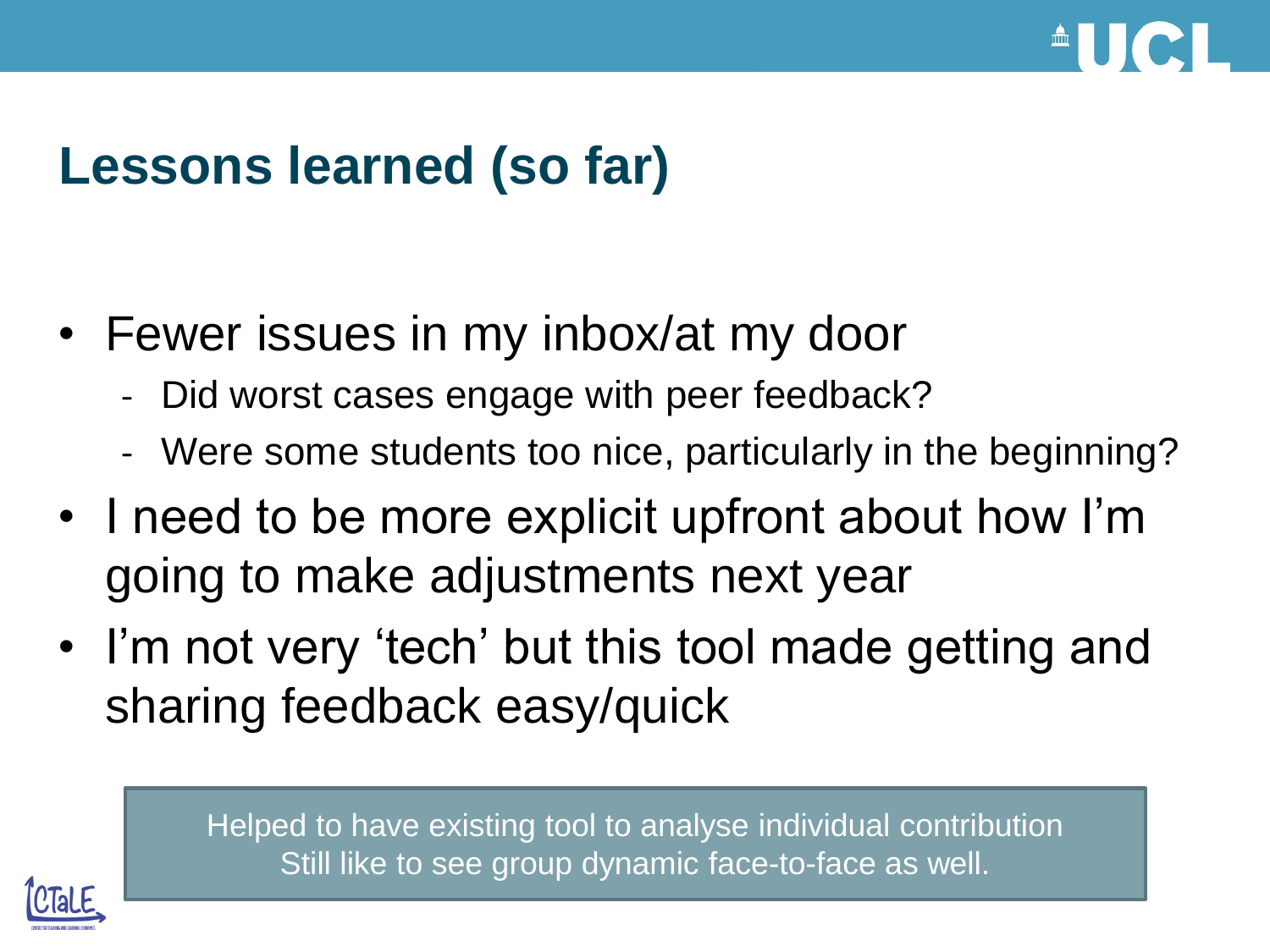

# **It is not (just) about making my life easier**

Giving and receiving feedback is important for life

- Learn to give constructive/polite feedback
- Learn to reflect on feedback
- Learn to regroup as a team in challenging times